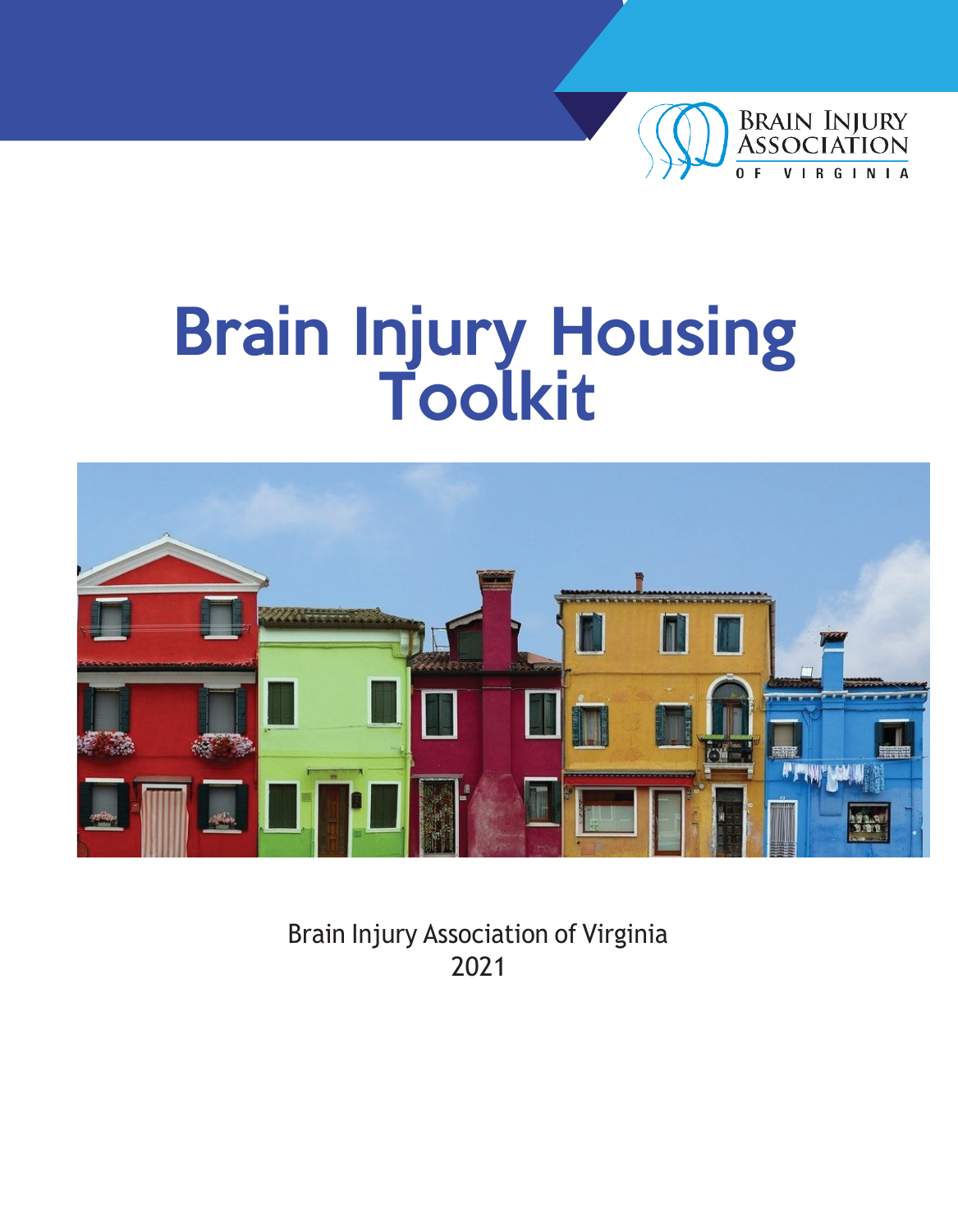

|  | <b>Table of Contents</b> |
|--|--------------------------|
|--|--------------------------|

| <b>Executive Summary and Credits</b>                                                                                                                         | Page 2  |
|--------------------------------------------------------------------------------------------------------------------------------------------------------------|---------|
| <b>Intro to Housing</b><br><b>Federal Programs</b><br><b>State Programs</b>                                                                                  | Page 4  |
| <b>Fair Housing Protections</b><br><b>Protected Classes</b><br><b>Disability Specific Protections</b><br>Accommodations                                      | Page 5  |
| <b>Glossary</b><br><b>General Housing Terms</b><br><b>Housing Definitions</b><br><b>Barrier Definitions</b>                                                  | Page 6  |
| <b>Home and Community Based Waivers</b><br>Programs<br>Eligibility                                                                                           | Page 11 |
| <b>Housing Resources</b><br>Housing Locator                                                                                                                  | Page 13 |
| <b>Appendices</b>                                                                                                                                            |         |
| <b>Public Housing Authorities</b>                                                                                                                            | Page 14 |
| <b>Coalitions of Care</b>                                                                                                                                    | Page 16 |
| <b>Client Resources</b><br><b>Housing Quick Guide</b><br>Client Self-Assessment Tool for Independent Living<br><b>Client Assessment for Housing Supports</b> | Page 18 |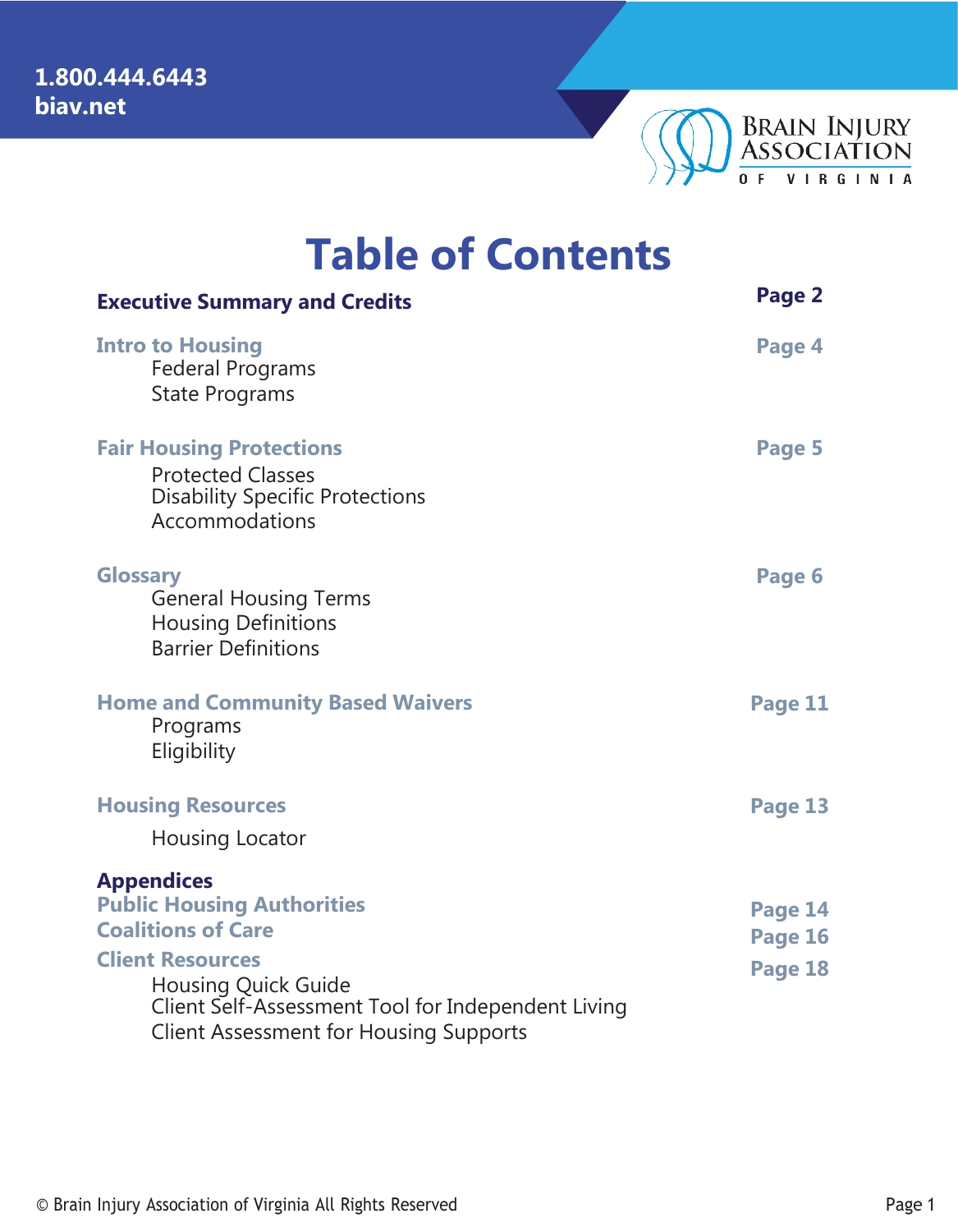[info@biav.net](mailto:info@biav.net)

## **Executive Summary**

Over the last several years, the Brain Injury Association of Virginia has seen a significant increase in the number of people who call us looking for housing solutions for a loved one. State funded safety net programs for persons with brain injury in Virginia report the same –

#### **66% of programs have seen an increase in housing needs/issues**

The role of housing as a social determinant of health is well-established, and selected housing interventions have been found to improve health outcomes and decrease health care costs. The health of people with brain injury depends on a strong and stable foundation.

Community based and state funded brain injury services providers are being increasingly challenged to better understand the myriad issues related to housing. With no waiver to provide residential supports and an aging caregiver population, brain injury programs have to better utilize systems that are in already in place, and determine if and how we can access them.

#### **75% of programs indicated a need to become better informed on the topic**

This tool kit is designed to:

- Provide basic information about housing for individuals impacted by brain injury
- Help brain injury individuals, caregivers and brain injury programs develop a common language to describe barriers to housing and unmet housing needs.

For this project we wanted to provide a resource to state funded brain injury programs that could clarify the language of the housing community and systemize the way brain injury programs talk about the housing issues faced by those we serve.

#### **Grant Acknowledgement**

This project is supported [in part] by Grant #90TBSG0035-01-00 from the Administration for Community Living (ACL), U.S. Department of Health and Human Services, and state contract # 14-322 administered by the Virginia Department for Aging and Rehabilitative Services (DARS). Grantees undertaking projects under government sponsorship are encouraged to express freely their findings and conclusions. Points of view or opinions do not, therefore, necessarily represent official policy of ACL or DARS.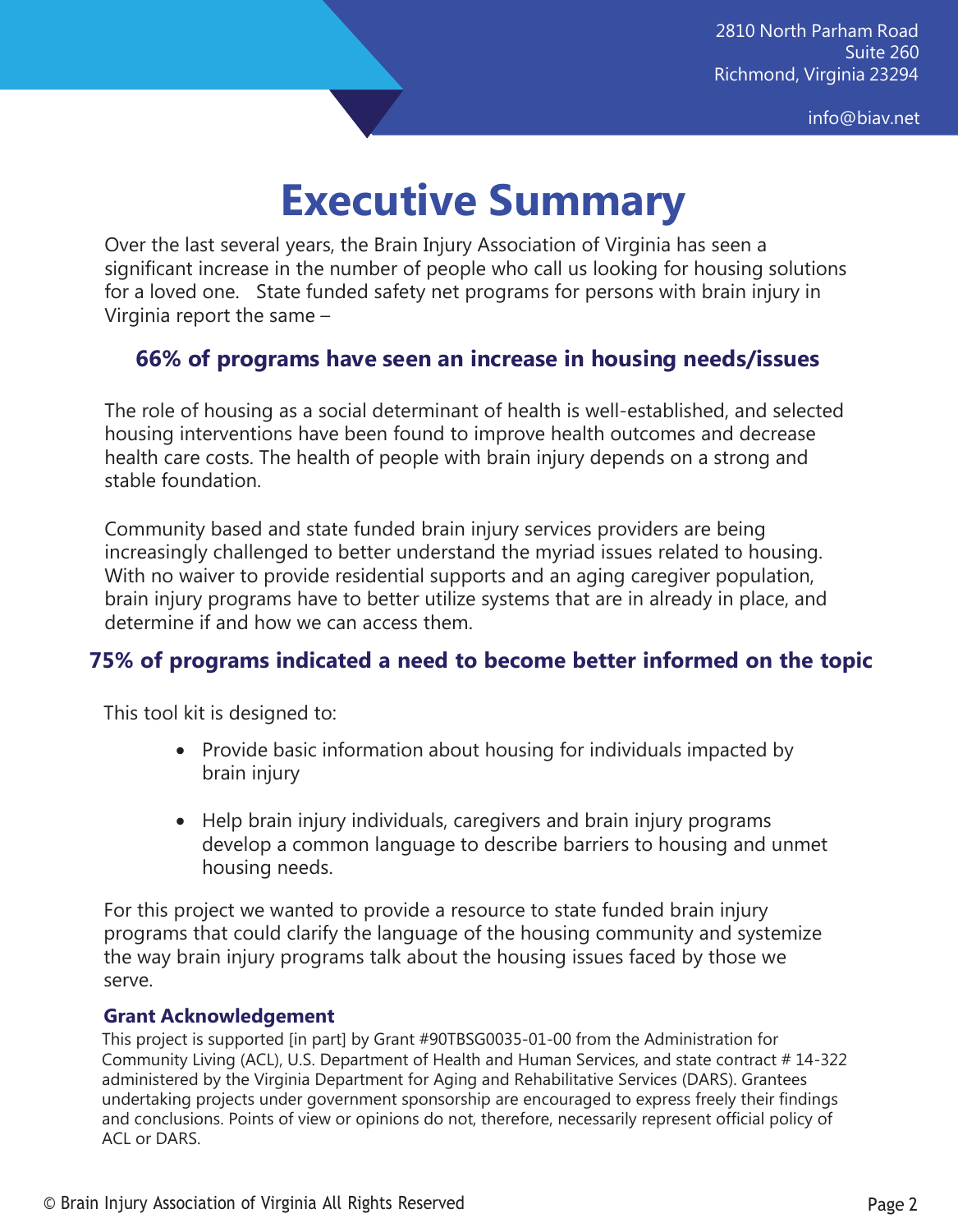#### **This Housing Toolkit was designed to:**

Increase understanding of and collaboration with the housing community to build state funded brain injury program capacity and better serve our community:

- Gain an understanding of housing agencies/providers and how the housing community defines the issues they are addressing.
- With that knowledge, develop and provide resources to state funded program staff to build their capacity, including client tip sheets, a housing Quick Guide, and webinar.
- Identify housing resources for BIAV's online resource directory; distribute information to state funded program staff.

Work with state funded programs to:

- Identify and define important date collection points from the housing and disability communities the brain injury can use to facilitate cross-community collaboration
- Brainstorm standardized data collection and reporting.

#### **The Brain Injury Association of Virginia would like to thank:**

The Department for Aging and Rehabilitative Services for allowing us to re-allocate some grant funds to work on this important project.

The state funded brain injury programs for their willingness to respond to surveys and develop some share housing language:

- Brain Injury Services
- Brain Injury Services of Southwest VA
- Brain Injury Connections of the Shenandoah Valley
- The Bridgeline
- Community Brain Injury Services
- Eggleston
- No Limits Eastern Shore
- Virginia Supportive Housing

Liz Hansen, Molly Jacobson, and Brian Koziol of the Virginia Housing Alliance for their review and helpful edits and suggestions.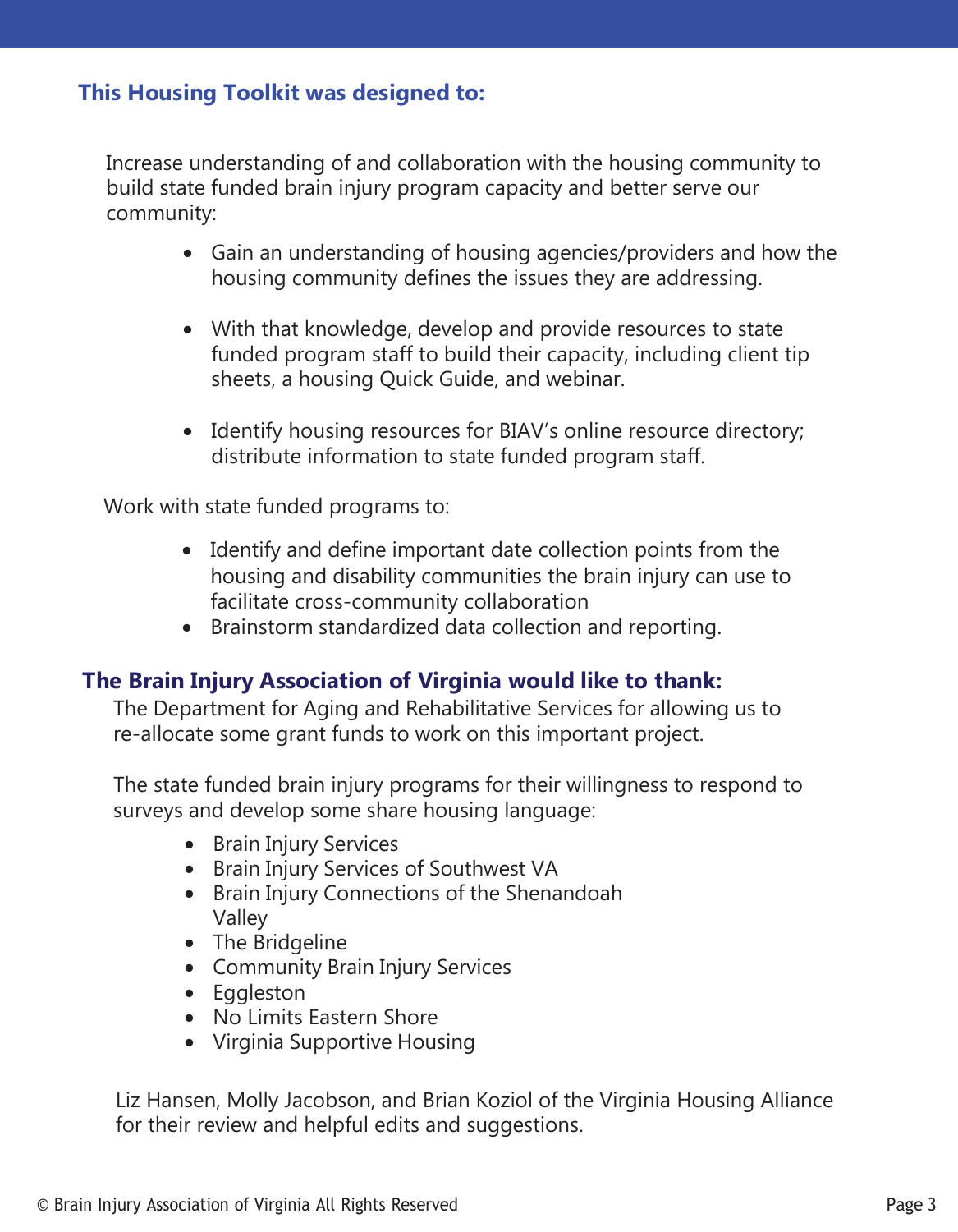## **Intro to Housing**

### **Federal Programs**

The Housing Choice Voucher program is used to describe two kinds of vouchers which helps tenants pay rent based on their income. The tenant typically pays 30% of their monthly income for housing costs and the voucher pays participating landlords or public housing community the remainder of the rent.

Section 8 Housing [Choice Voucher](https://www.cbpp.org/research/housing/the-housing-choice-voucher-program) (HCV) are vouchers attached to the tenant, often referred to as "tenant-based" assistance, and can follow the tenant from place to place as long as the tenant continues to meet income requirements and other qualifications. Because of the high demand of affordable housing, and comparatively low supply, waiting lists are common and can be very long.

S[ection 8 Project-Based Vouchers](https://www.cbpp.org/research/housing/project-based-vouchers) (PBV) are vouchers that are attached to a housing unit, not the tenant. A family or individual can only benefit from this kind of assistance as long as they live in the unit.

Low [Income Housing](https://www.nhlp.org/resource-center/low-income-housing-tax-credits/) Credits (LIHTC) provide developers with tax credits to encourage them to build affordable housing. These tax credits are allocated by each state's affordable housing needs and create rent restrictions for the effected units.

### **State Programs**

Virginia Housing was created in 1972 by the General Assembly to help Virginians attain quality, affordable housing. They working through public-private partnerships with local governments, community service organizations, lenders, Realtors, developers and many others.

Virginia Housing has 33 public housing authorities (PHA's) and each agency has a separate waiting list for their programs, which include the federal Housing Choice Voucher and Housing Credit programs in Virginia. The local PHA can determine eligibility for a) Federal and local housing programs, b) Housing Choice Vouchers, or c) rental assistance. For areas without a local PHA, Virginia Housing serves as the PHA and administers vouchers.

All waiting list openings are announced through advertisements in local newspapers. The announcement will provide the website address to use to apply for placement and date and time the waiting list will be accepting applications.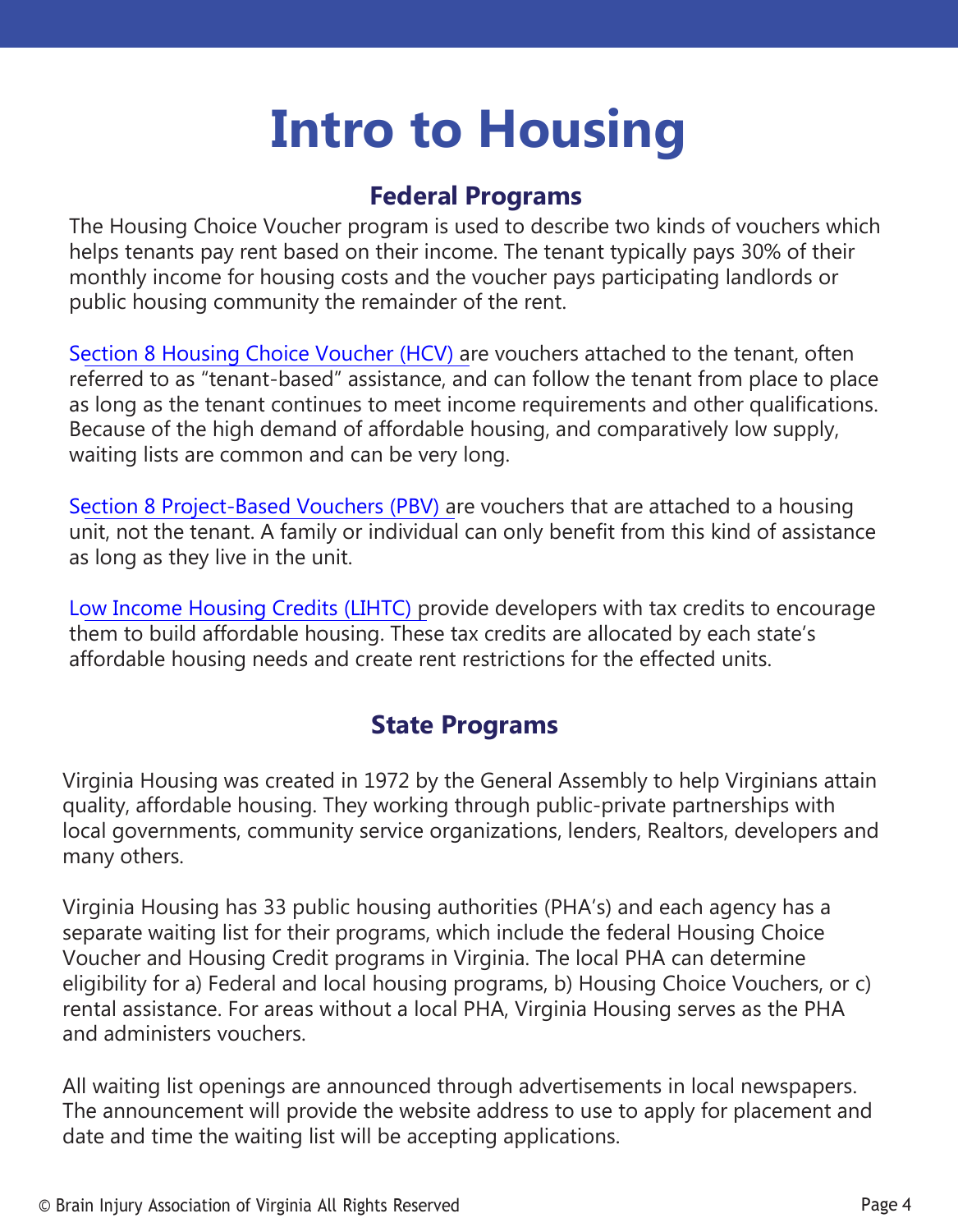## **Fair Housing Protections**

### **Protected Classes**

A person cannot be treated differently based on the following protected classes: race, color, age, national origin, religion, sex, sexual orientation, gender identity, familial status, disability, source of income, or military status.

### **Disability Specific Protections**

Disability discrimination is prohibited by the Fair Housing Act, Section 504 of the Rehabilitation Act of 1973, the Americans with Disabilities Act, and other federal, state, and local laws.

Under the Fair Housing Act, persons with disabilities can request reasonable accommodations and reasonable modifications to their homes to make them more accessible and enjoyable.

Section 504 of the Rehabilitation Act of 1973 the Rehabilitation Act provides that no qualified individual with disabilities should, solely by reason of his or her disability, be excluded from the participation in, be denied the benefits of, or be subjected to discrimination under any program or activity receiving federal financial assistance.

### **Accommodations**

A reasonable accommodation is a change, exception, or adjustment to the rules, policies, or procedures, such as waiving a pet fee for a service animal.

A reasonable modification is a structural or physical change to the inside or outside of a unit or common area, such as installing a ramp or grab bars.



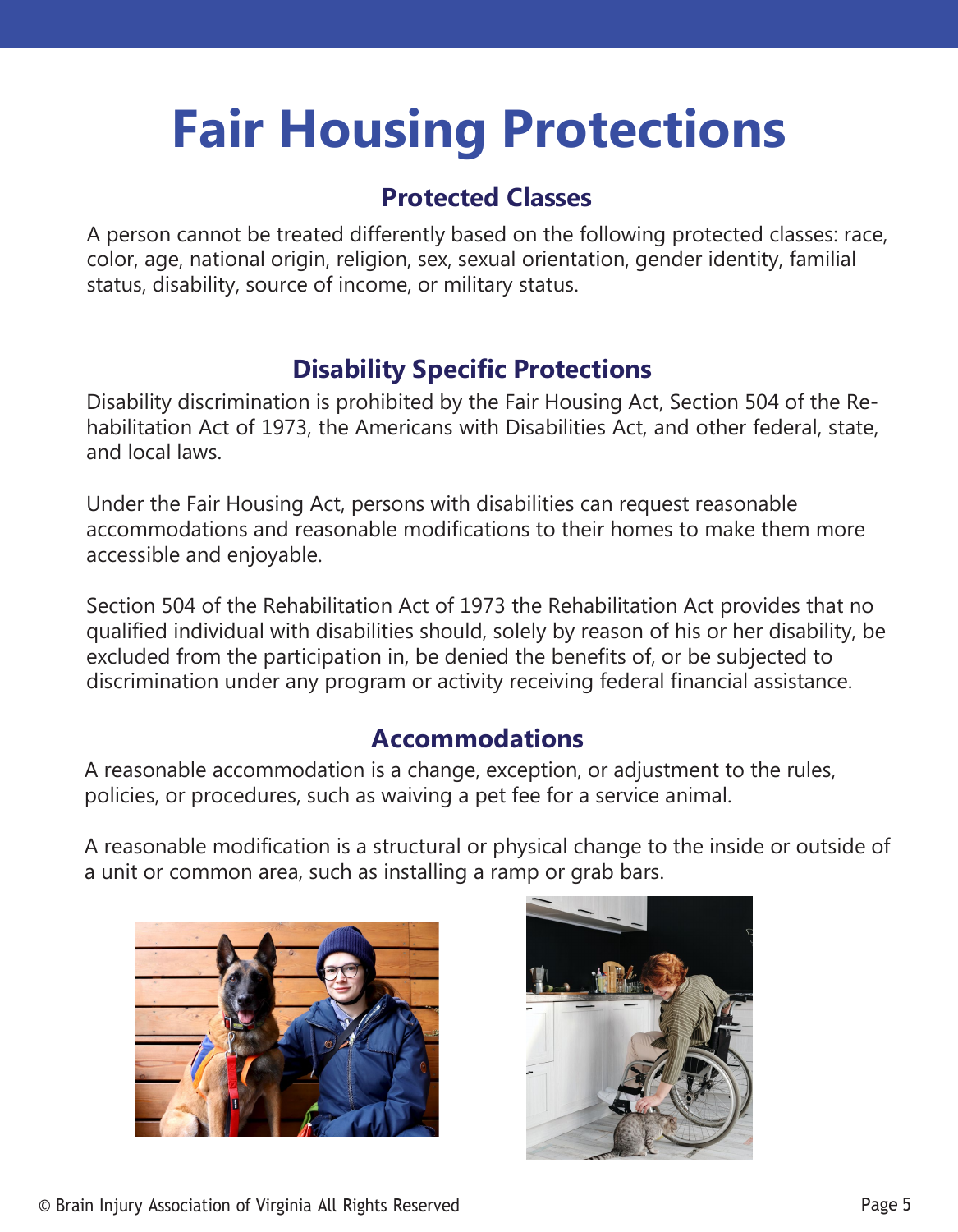## **General Housing Terms**



**Continuum of Care (CoC) programs:** A regional or local planning body that coordinates housing and services funding for households experiencing a housing crisis. Each CoC has a designated Lead Agency and a Homeless Management Information System (HMIS) Agency. Usually consists of regional housing authorities as well as organizations that work with persons who are experiencing housing challenges (e.g. United Way, schools and colleges, hospitals, domestic violence organizations, veterans' services, Community Service Boards (CSB's). A statewide list of public housing authorities can be found in Appendix 2.

**Housing First:** An approach that centers on providing people with housing quickly and then providing services as needed. What differentiates a Housing First approach from other strategies is that there is an immediate and primary focus on helping individuals and families quickly access and sustain permanent housing.

**Permanent Supportive Housing:** Permanent (i.e., not time-limited or transitional) housing with supportive services. Combines lease-based, affordable housing with tenancy supports, and other voluntary services to help individuals with disabilities achieve stable housing and recovery in the community.

**Public Housing:** State-owned, affordable rental houses or apartments, intended for families with low incomes, seniors, and people with disabilities. The local public housing authority (PHA) owns the building and is the landlord, and they determine eligibility for public housing. Eligibility is based on annual gross income; whether a person qualifies as a senior, a person with a disability, or a family; immigration status; and local factors, such as an area's median level of income. For most housing programs, the general qualification requires a household make less than 50% of the Area Median Income (AMI) of that area to qualify. A statewide list of public housing authorities can be found in Appendix 1.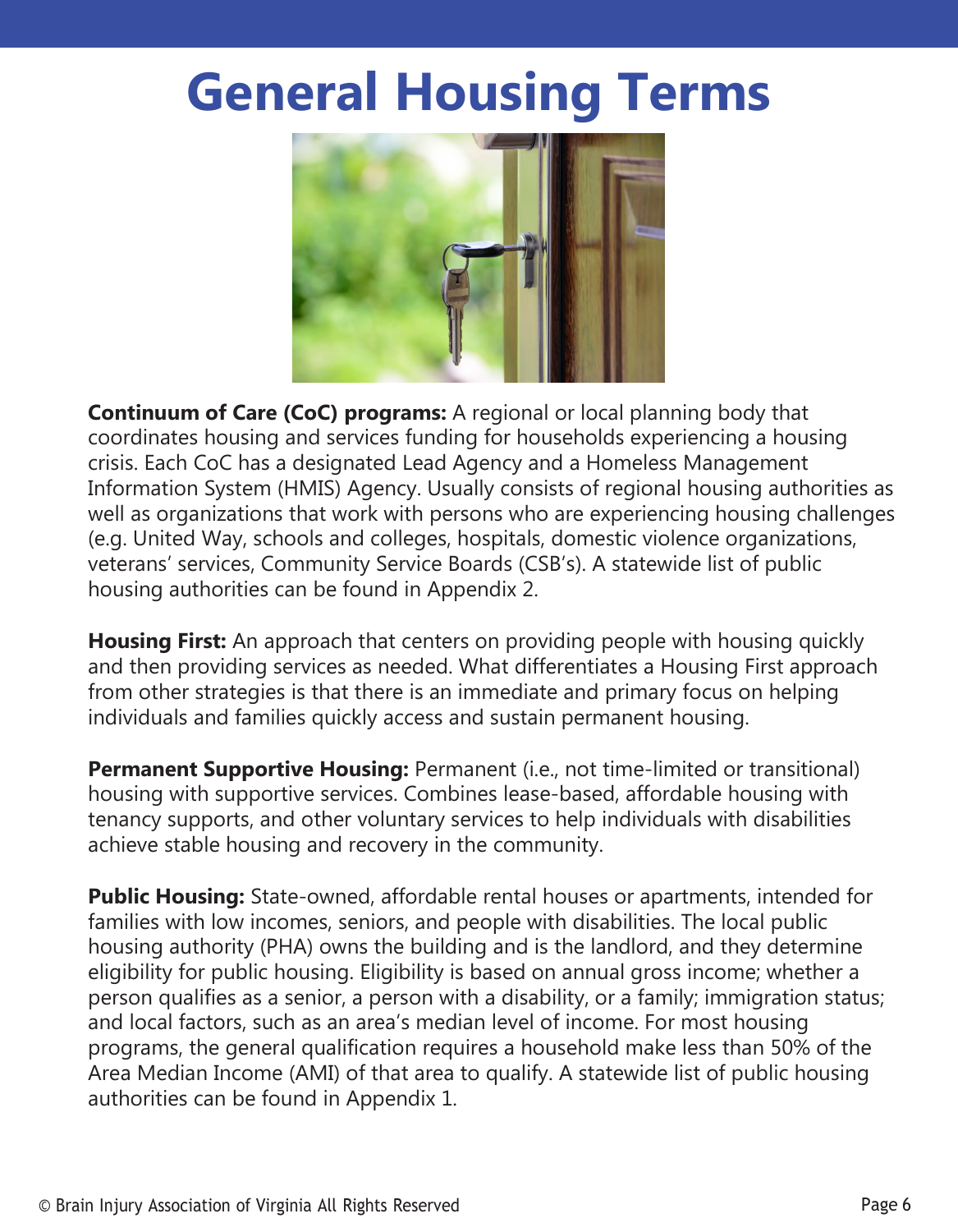**Subsidized Housing:** Owned and operated by individual landlords or for-profit or nonprofit corporations who receive subsidies in exchange for renting to person with low and moderate income. It can be obtained through vouchers, where the subsidy is used by a tenant to find rental housing in the private market and is paid to a private landlord; this subsidy stays with the tenant. Or it can be multifamily subsidized housing, where the subsidy is given to the owner who provides affordable housing; this subsidy stays with the property.

# **Housing Definitions**

### **Supervised Living**

**Adult Foster Home:** Supervision and non-medical supportive services, provided in a provider's private residence, to an adult who has a physical or mental condition; services include assistance with ADL's. The provider must be approved by DSS, and payment includes room and board.

**Assisted Living:** Non-medical congregate residential setting that provides or coordinates personal and health care services, 24-hour supervision, and help for persons who need various levels of medical and personal care. Assisted Living facilities (ALF's) are bigger and costlier than group homes. "ADL (activities of daily living) training," if provided, will be ordered and provided by a licensed practitioner and billed like regular insurance. ALF's are licensed by the Dept. of Social Services.

**Certified Nursing Facility:** Any skilled nursing facility, skilled care facility, intermediate care facility, nursing or nursing care facility, or nursing home, whether freestanding or a portion of a freestanding medical care facility that is certified as a Medicare or Medicaid provider, or both.

**Group Home:** Congregate, community-based residential service providing 24-hour supervision in a community-based home. Operated by a variety of public and private providers, they generally provide 24 hours support to 8 or fewer individuals in one residence. Designed to support individuals with ADL's, access to medical care, leisure, personal care and community participation, group homes are licensed by the Virginia Department of Behavioral Health and Developmental Services. Individuals are assessed a fee for room and board (generally 80% of the individual's income) and receive funding for staff supports through the Medicaid Home and Community Based Waiver programs.

**Sponsored Residential Home:** Person-centered care provided to individuals with disabilities in the homes of their trained caregivers. These individuals require a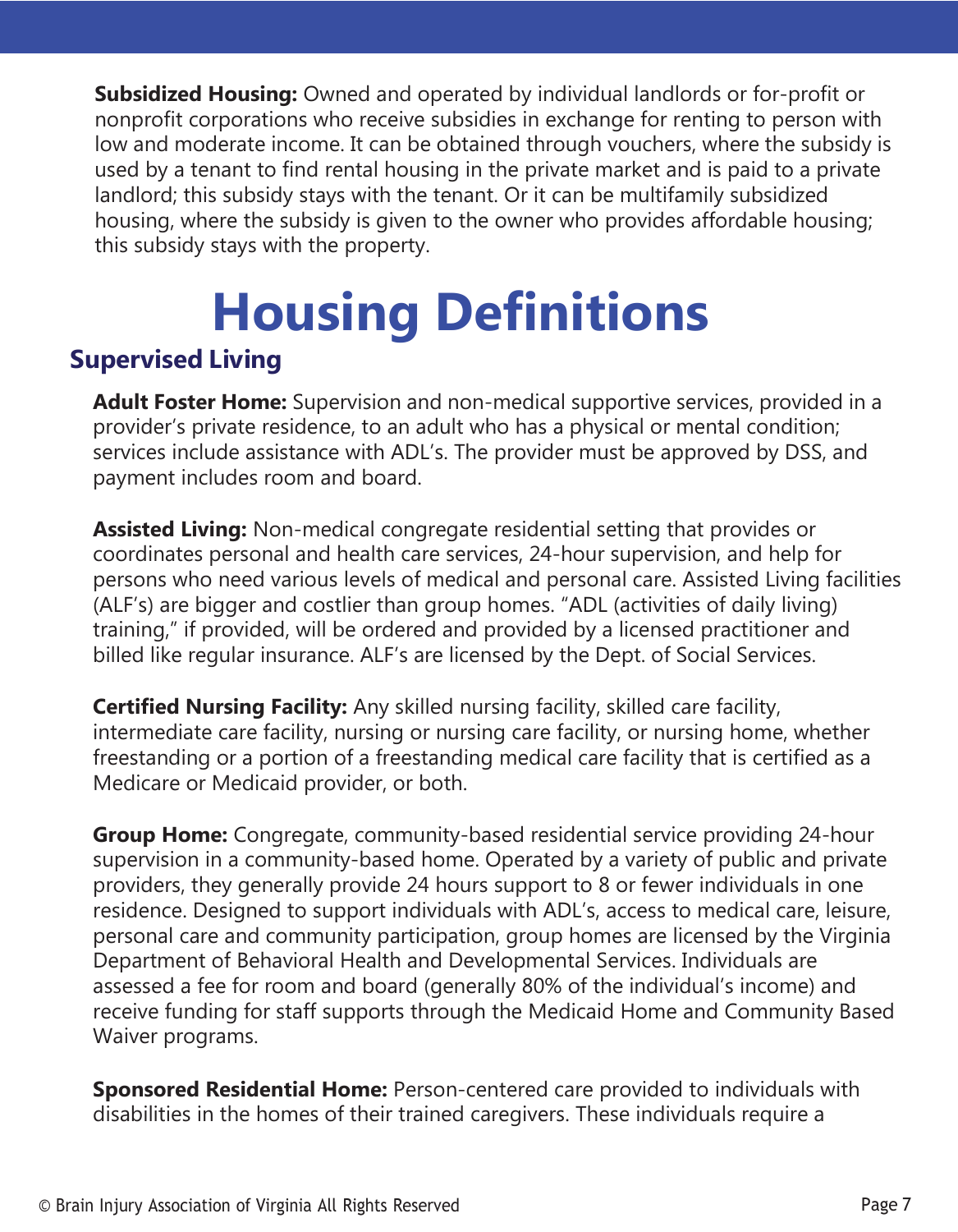specialized level of care including physical assistance, medication management, healthcare coordination, and behavior intervention. Providers arrange for, supervise, and provide programmatic, financial, and service support to residents in their own family home, and are paid for their efforts at a a higher rate than what is typically earned by foster care homes. This is a specific service under the Community Living Waiver; the provider's payment does not include room and board.

## **Supported Living**

A range of community support services provided to individuals living in their own apartments or other community-based residential settings; may include activities such as case management, skill training in or completing tasks for activities such as food preparation, housekeeping, medication management, counseling, and budgeting for the client. Services fall along a continuum of support and include:

- **Intensive:** Requires check-in and direct assistance intervention from staff multiple times weekly to complete basic and instrumental ADL's safely, appropriately and on time.
- **Intermittent:** Requires check-in and/or direct assistance intervention from staff weekly to complete instrumental activities of daily living safely, appropriately and on time.
- **Monitored:** Monthly check in and on–call case management services.

#### **Homeless**

When a person lacks a fixed, adequate residence, or has a primary residence that is a public or private place not meant for human habitation. Includes migratory children, persons fleeing domestic violence, living in a car, on the street or in temporary living arrangements (e.g. congregate shelters, transitional housing, hotels and motels paid for by charitable organizations or by federal, state and local government programs).

## **Independent, with family/roommate(s)**

Able to function independently in a private living arrangement, with a typical level of assistance from family or roommate.

The Department of Behavioral Health and Developmental Services (DBHDS) defines independent living differently than other agencies. Per the Commonwealth of Virginia Plan to Increase Independent Living Options (2019), the DBHDS definition of independent living means the individual does not reside with a parent, grandparent, or legal guardian and also meets other characteristics: housing is leased or owned by the individual; housing is accessible and without barriers; housing is no more than 30-40% of the individual's adjusted gross income; and housing is not contingent upon participation in services.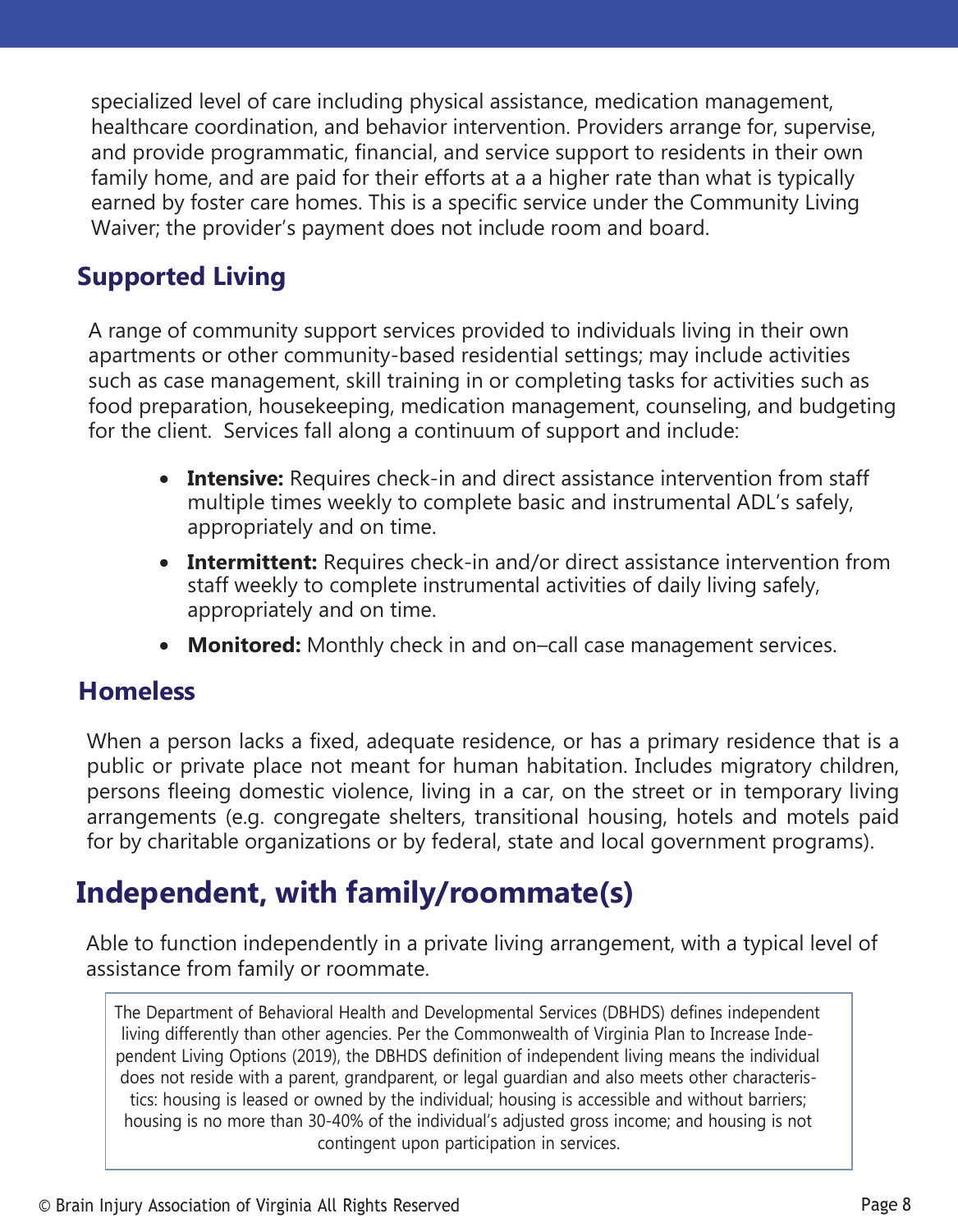## **Housing Support Services**

## **Housing Related**

**Pre-Tenancy Services Assistance:** Budgeting for housing/living expenses, finding and applying for housing, including filling out and submitting, assisting with identifying and securing resources to obtain housing.

**Tenancy Sustaining Services Assistance:** Maintaining entitlements and benefits including rental assistance, helping the individual communicate with the landlord and/or property manager, consumer education and training on the roles, rights, and responsibilities of the tenant and landlord, education and resources to assist the individual with complying with his/her lease.

**Community Transition Services:** Supports to assist individuals transitioning out of institutional settings to cover expenses that help the individual obtain an independent, community-based living setting.

## **Support Related**

**Independent Living Skills Training:** Offers skill building and support to secure a self-sustaining, independent living situation in the community. Refers to the skill building and development of compensatory supports to assist clients in achieving and/or maintaining instrumental ADL's (e.g. meal preparation, household management, financial management) in the least restrictive community setting.

**In-Home Supports:** Takes place in the individual's and/or family's home or community settings. Services are provided and documented by direct support professionals, who are trained to ensure the health, safety and welfare of the person being served. Requires a goal-driven written plan of care, and utilizes natural supports already in place that are being provided by families or other unpaid caregivers.

## **Barrier Definitions**

**Access to Information:** Access to, quality and coordination of information is limited, especially for people with disabilities who may be trying to access information during times of housing or health crises or emergencies, or from within settings where information access is difficult, unavailable, or withheld.

**Behavioral:** Limitations include difficulty with self-management of emotional state (e.g., depression, anxiety, PTSD), anger management, social and financial vulnerability (e.g. risk of being exploited), and wandering.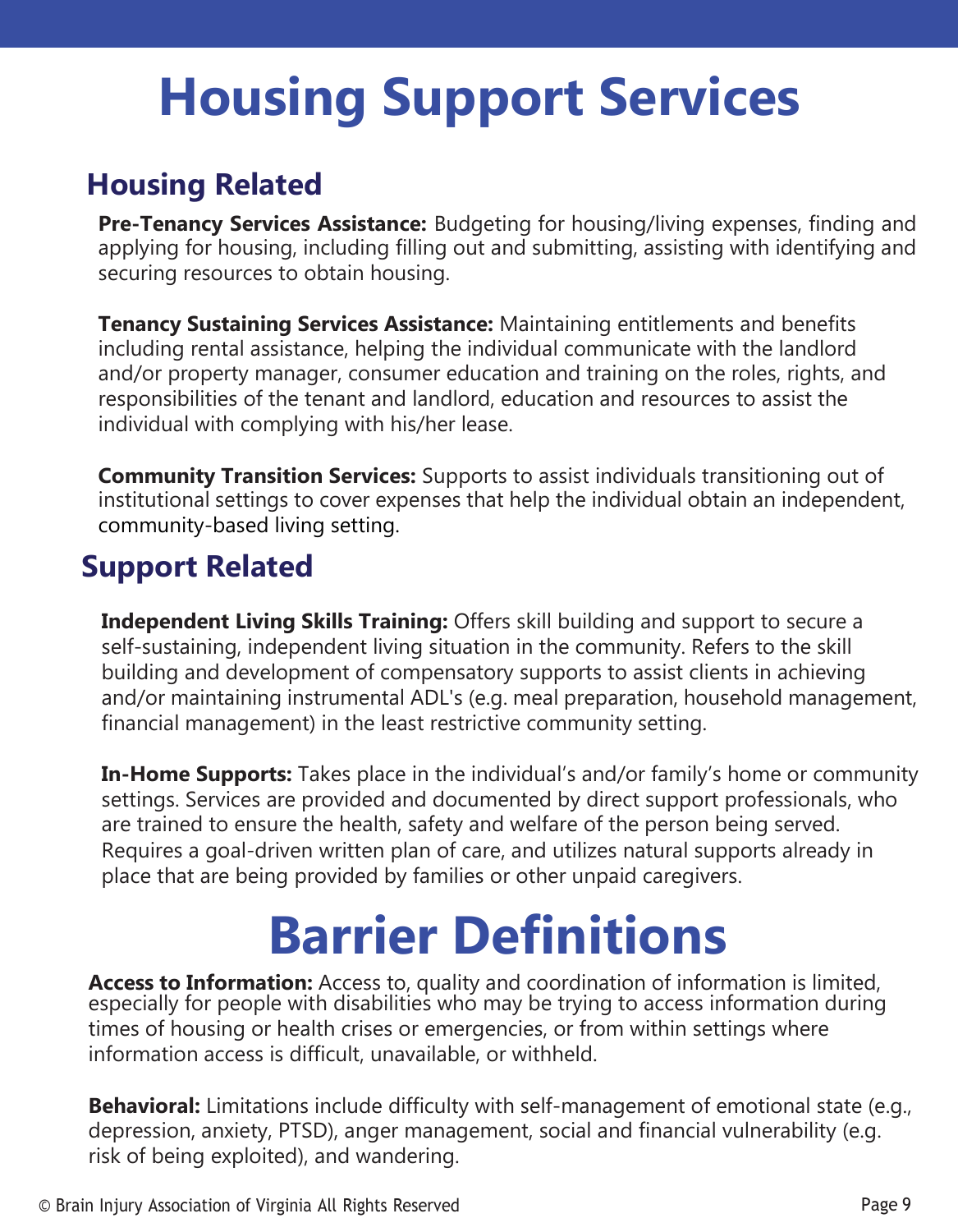**Cognitive:** Limitations include expressive and receptive language ability, auditory reception, reasoning and idea production, memory and learning, visual perception, cognitive speed, initiation, follow-through, and organization.

**Financial:** Unable to afford insurance, medical care or medications; little or no access to financial services including banking and obtaining credit.

**Guardian:** Legal guardians who cannot care for a loved one themselves and who do not/will not advocate for less restrictive options to nursing facility care.

**Inaccessible:** A space that cannot be approached, entered, and/or used by individuals with physical disabilities.

**Justice-Involved:** Person has a criminal record making them ineligible for certain housing and/or housing support services.

**Other:** Services, housing, or resources are unavailable due to things like family size, unwillingness to move, reluctance to leave family and/or pet, etc.

**Physical:** Functional limitations caused by impairments of sensory, motor, and/or body functions.

**Provider:** Unavailable or unreliable home care and/or supports.

**Transportation:** Unavailable, inaccessible or limited public or disability transportation services.

**Unaffordable:** Monthly rent/mortgage payments would require 30% or more of income.

**Wait lists:** An ordered list of households who have applied for housing assistance through a housing authority or private landlord.

**Waiver Eligibility:** Ineligible for waiver services based on qualifications such as age at time of injury, veteran status.

**Zoning/Community Integration:** Ordinances affecting where and if affordable, integrated, and accessible housing is built.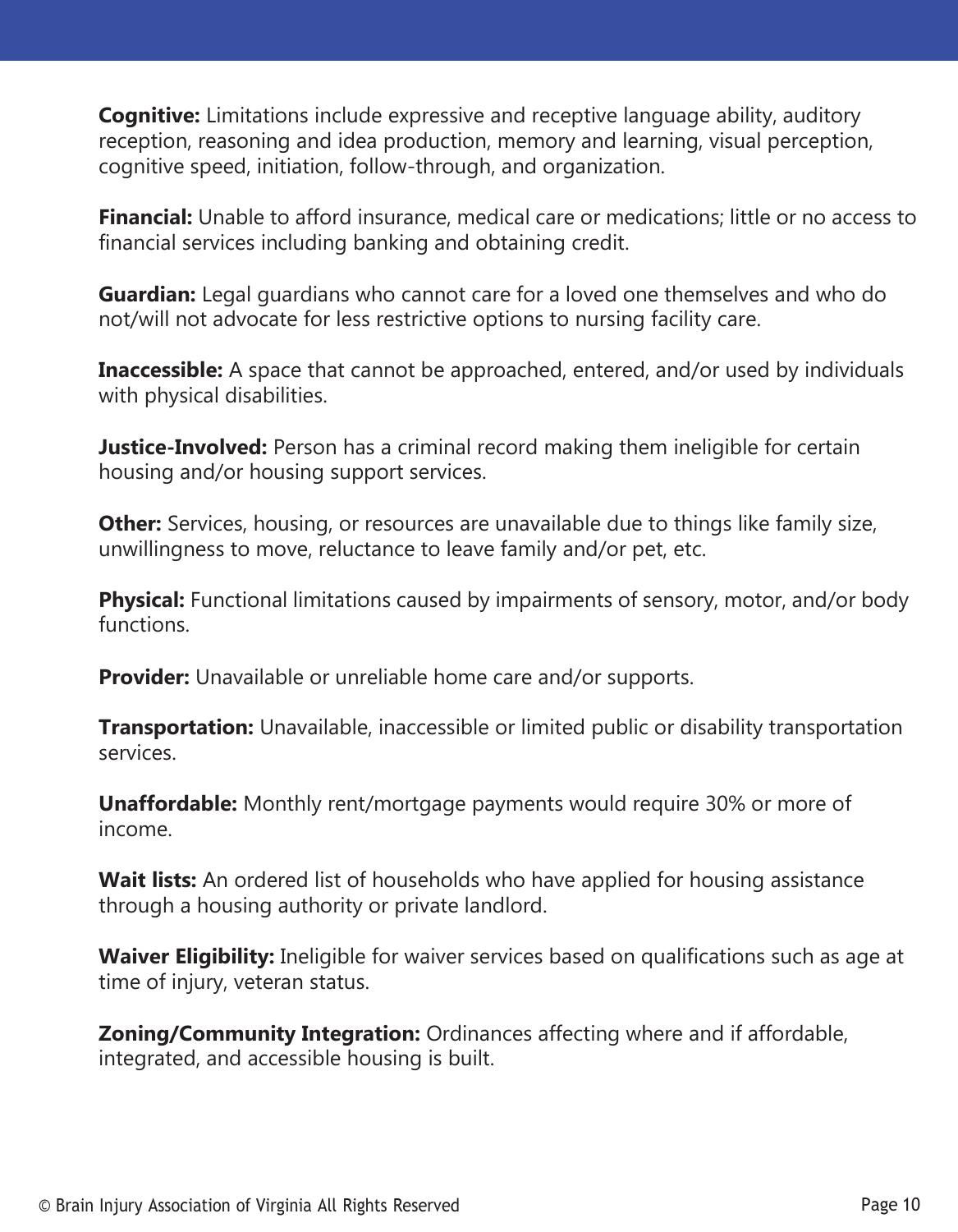## **Home and Community Waivers**

Medicaid Home and Community-Based Services (HCBS) waivers were developed to allow some people with disabilities and chronic health conditions the option to access the supports they need in their homes and communities, rather than in a hospital, nursing home or institution. These services address the needs of people who require assistance with everyday activities, like getting dressed, bathing or supports for employment. Virginia provides:

## **Developmental Disability Waivers (DDW):**

- **Building Independence Waiver:** for adults 18+ who live independently and supports are episodic in nature
- **Family and Individual Supports Waiver:** for children and adults living with family, friends, or in their own homes with some medical or behavioral needs
- **Community Living Waiver:** for individuals, mostly adults, who need complex medical and/or behavioral support through licensed services.

To be eligible, the person must meet Virginia's definition of Developmental Disability; you can see it [here.](https://law.lis.virginia.gov/admincode/title12/agency35/chapter230/section10/) The Virginia Individuals Developmental Disability Eligibility Survey (VIDES) is the tool used to assess functional needs; it looks at communication, motor and behavioral skills among others.

The DD Waiver Assignment Process is coordinated by the local Behavioral Health Authority (BHA) or Community Services Board (CSB). Those who meet the eligibility criteria are placed on a needs based waiting list due to the limited number of waivers funded; the wait for services can be very long.

HCBS services available under the DD Waiver include but are not limited to:

- Supported Employment
- Transportation
- Environmental Modification
- Personal Emergency Response System (PERS)
- Transition Services

Virginia Medicaid administers DD Waivers jointly with the Virginia Department of Behavioral Health and Developmental Services. To learn more or apply for DD Waiver services, contact your local BHA/CSB. Their contact information can be found at <https://www.dbhds.virginia.gov/community-services-boards-csbs>

#### To Learn More:

https[://www.thearcofva.org/eligibility-requirements-and-applying-for-dd-waiver](http://www.thearcofva.org/eligibility-requirements-and-applying-for-dd-waiver)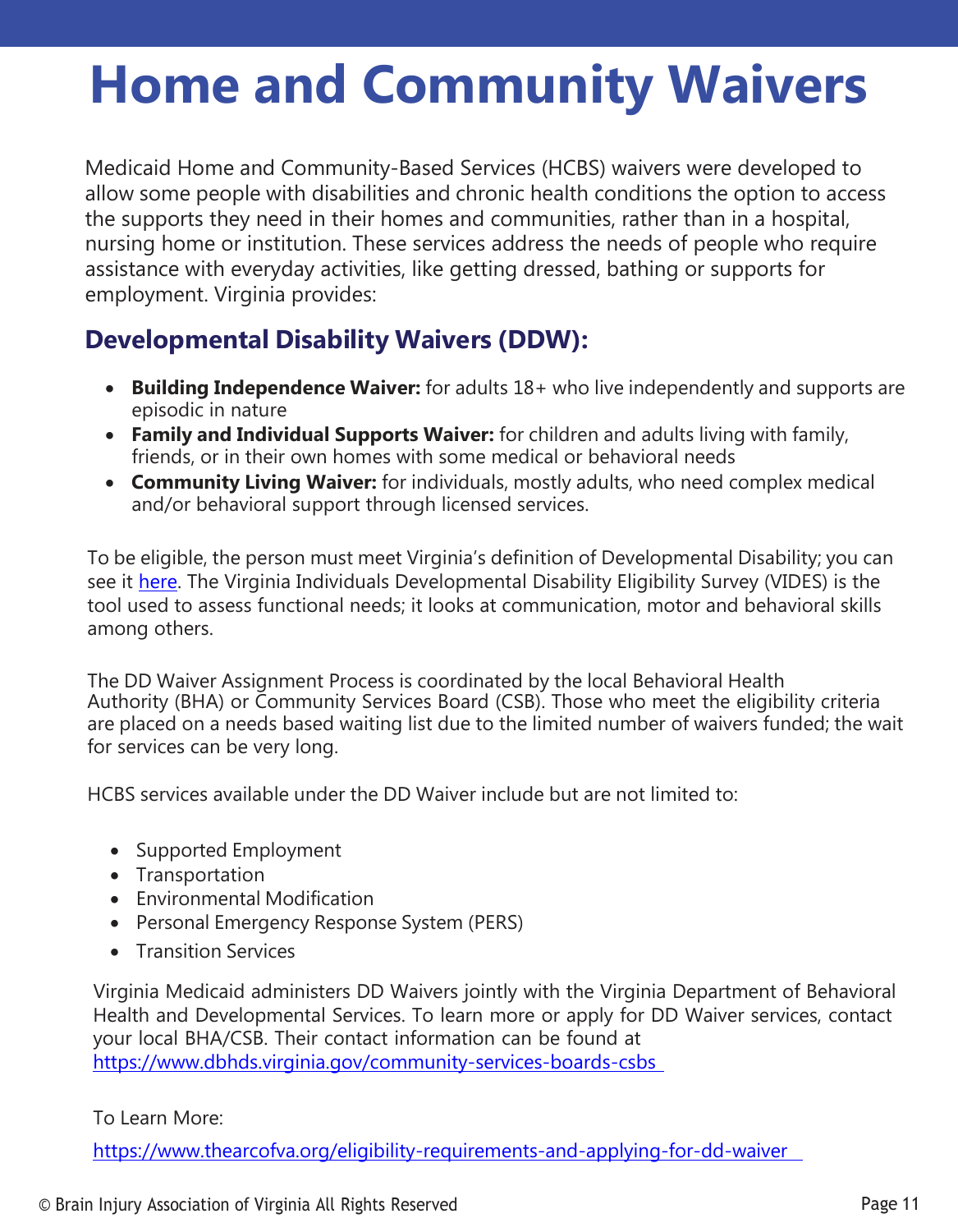### **Commonwealth Coordinated Care (CCC Plus) Waiver:**

Serves:

- Individuals 65 years of age or older
- Those under 65 years of age who are disabiled and need hospital or nursing home level care

To qualify, the person must meet Medicaid eligibility for a nursing home level of care, meaning they have a significant level of functional impairment. If a person is unable to care for themselves and a lack of assistance would result in a dangerous situation, they would likely meet the requirement for Nursing Home Level of Care. The reasons for which a person may be unable to care for themselves can be:

- **Medical:** such as they require assistance with catheters, IV drips, ventilators or other medical devices
- **Cognitive:** such as memory issues resulting from Alzheimer's / dementia or an inability to process information
- **Behavioral:** such as an inability to control their actions or moods
- **Functional:** such as an inability to manage activities of daily living (ADLs) like dressing, toileting and eating

HCBS services available under the CCC+ Waiver include but are not limited to:

- Respite Services
- Personal Emergency Response System (PERS)
- Service Facilitation
- Transition Services
- Adult Day Health Care
- Assistive Technology
- Environmental Modifications
- Personal Care Services
- Private Duty Nursing

Individuals from the local Health Department and the local Dept of Social Services are the people who conducts the screening to determine what services may be available to an individual [if they meet the requirements to receive the](http://www.dmas.virginia.gov/media/1185/ccc-plus-waiver-fact-sheet-2020-2.pdf) CCC Plus waiver.

#### To Learn More:

https://www.dmas.virginia.gov/media/1185/ccc-plus-waiver-fact-sheet-2020-2.pdf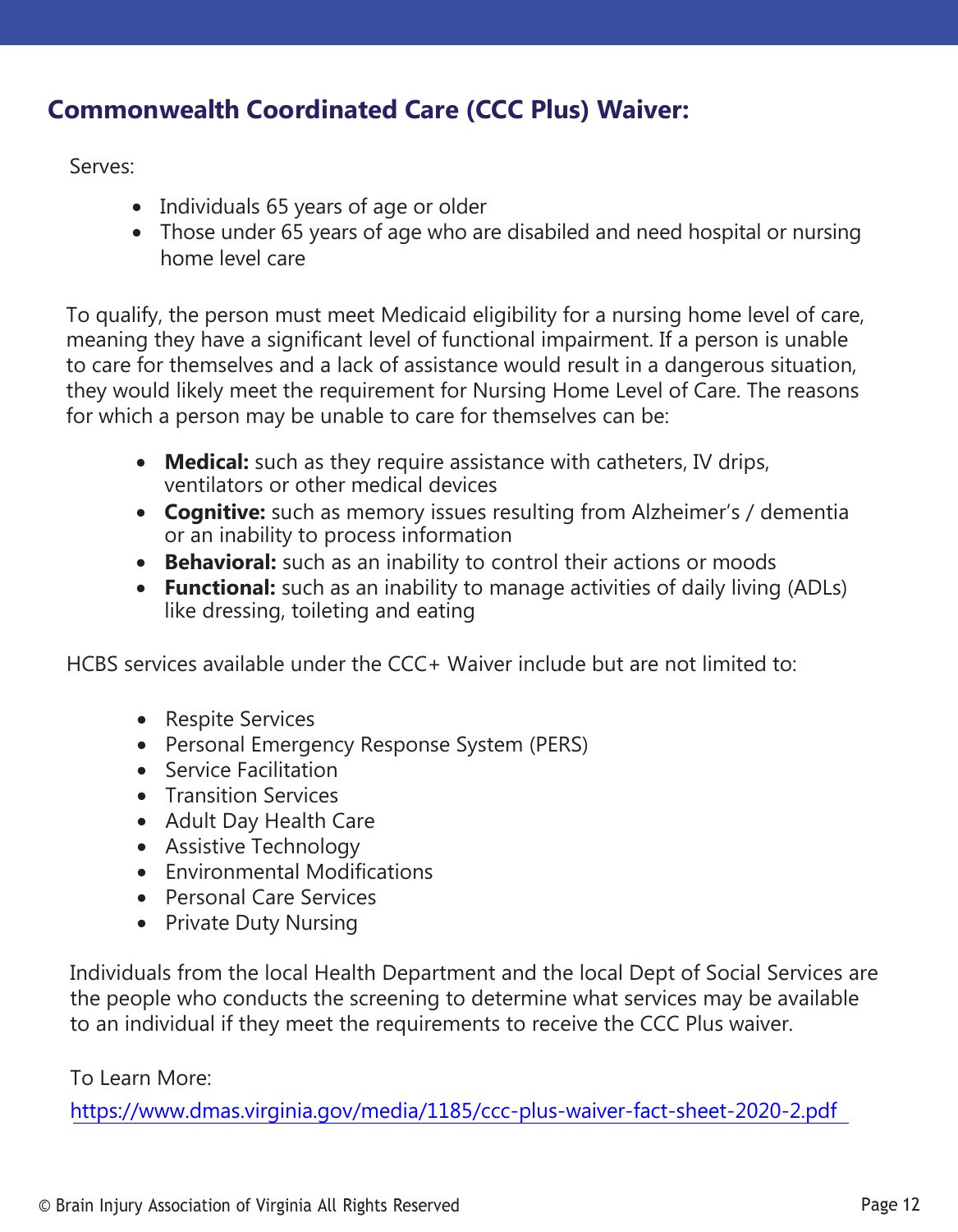## **Housing Resources**



**Housing Locator:** Affordable Housing Online has served low income renters in the U.S. for more than 15 years with the most complete and up-to-date info on low income housing, affordable housing, affordable apartments, subsidized housing, Public Housing and Section 8 Housing Choice Voucher (HCV) waiting list information. They provide current data on more than 77,500 apartment communities containing more than 6,229,000 apartment homes. We also provide detailed information about local Public Housing Authorities (PHA) with housing authority contact, program, and current waiting list information - including instructions on how to apply for waiting lists and complete housing applications.

Website: <https://affordablehousingonline.com/>



**Virginia Housing Search:** Maintained by Virginia Housing, this housing search website can be helpful in finding available housing and also has tools including an affordability calculator, a free renter education course, information on modification grants, and information specifically for veterans.

Website: [https://www.virginiahousingsearch.com/](http://www.virginiahousingsearch.com/)



**Virginia Supportive Housing:** As Virginia's largest supportive housing organization, they develop and manage more than 650 housing units in 17 communities, and serve clients in permanent housing with private landlords. The individuals and families they serve represent the lowest income levels in the Commonwealth–generally 30 percent or less than an area's median income. Their financial situations often are compounded by challenges such as substance abuse, mental illness and physical disabilities.

Website: [https://www.virginiasupportivehousing.org/](http://www.virginiasupportivehousing.org/)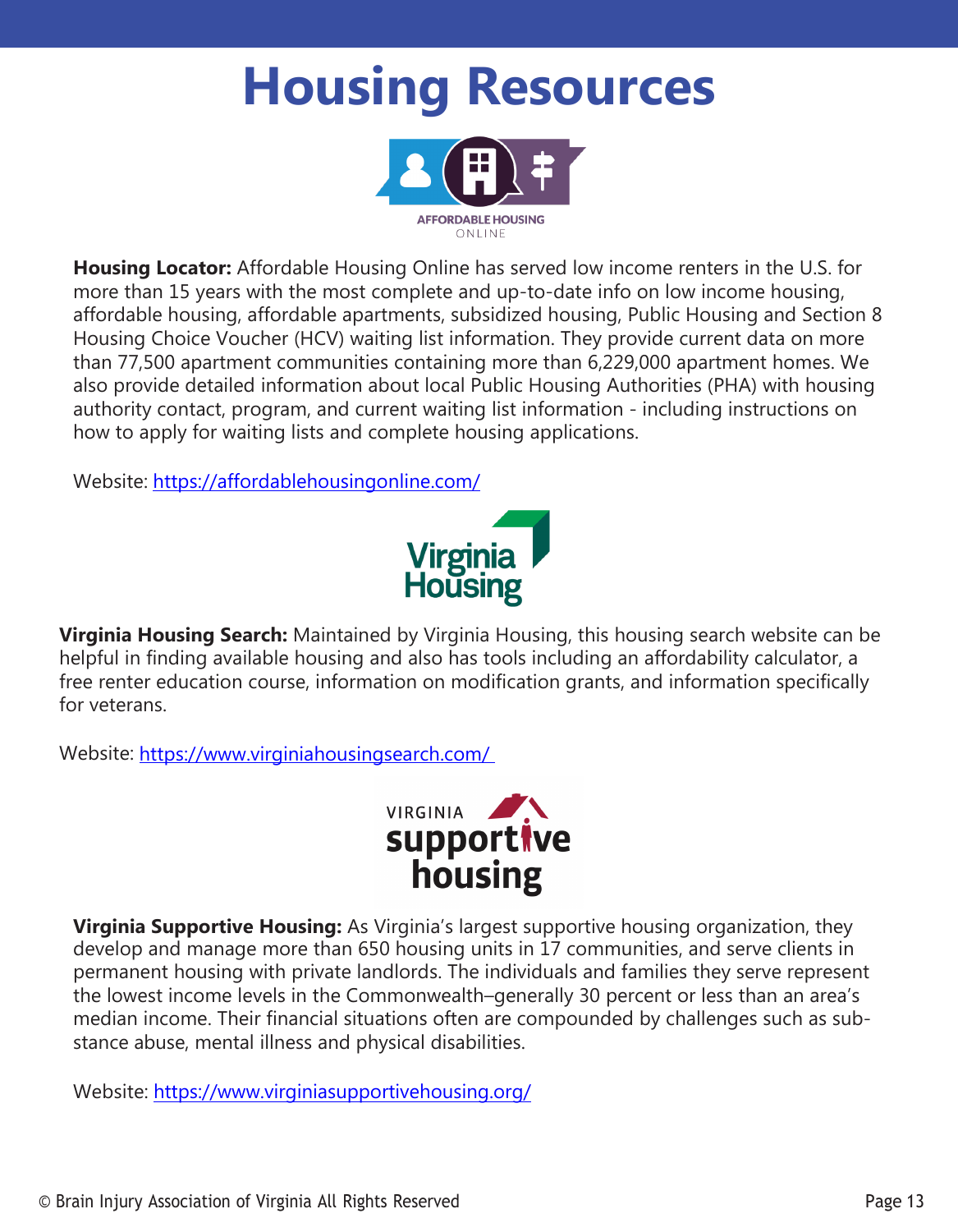## **Publ ic H ou sin g Au th o ritie s Appendix 1**

This is the map Virginia Housing uses to designate the different areas of the state. Links for local public housing authorities and continuums of care can be found below it, divided up as per this map.



#### **COAST**

[Accomack-Northampton](http://www.a-npdc.org/accomack-northampton-regional-housing-authority/) Regional Housing Authority [Chesapeake Redevelopment and Housing Authority](https://www.crhava.org/) [Hampton Redevelopment and Housing Authority](http://www.hamptonrha.com/) James City County [Office of](https://jamescitycountyva.gov/237/Housing) Housing [Newport News Redevelopment and Housing Authority](http://www.nnrha.com/) [Norfolk Redevelopment and Housing Authority](http://www.nrha.us/) [Portsmouth Redevelopment and Housing Authority](https://www.prha.org/) Suffolk [Redevelopment](https://www.suffolkrha.org/) and Housing Authority Virginia Beach Department of Housing and [Neighborhood](https://www.vbgov.com/government/departments/housing-neighborhood-preservation/Pages/default.aspx) Preservation Williamsburg Redevelopment and [Housing Authority](https://www.williamsburgva.gov/356/Williamsburg-Redevelopment-Housing-Autho)

#### **CENTRAL**

[Albemarle](https://www.albemarle.org/government/social-services/housing) County Office of Housing Charlottesville [Redevelopment](http://www.cvillerha.com/) and Housing Authority [Danville Redevelopment and Housing Authority](http://www.drhava.com/) [Franklin Redevelopment and Housing Authority](https://www.franklinva.org/) [Hopewell Redevelopment and Housing Authority](https://hopewellrha.org/) [Lynchburg Redevelopment and Housing Authority](https://www.lynchburghousing.org/) [Petersburg Redevelopment and Housing Authority](http://www.petersburgrha.org/) Richmond [Redevelopment](https://www.rrha.com/) and Housing Authority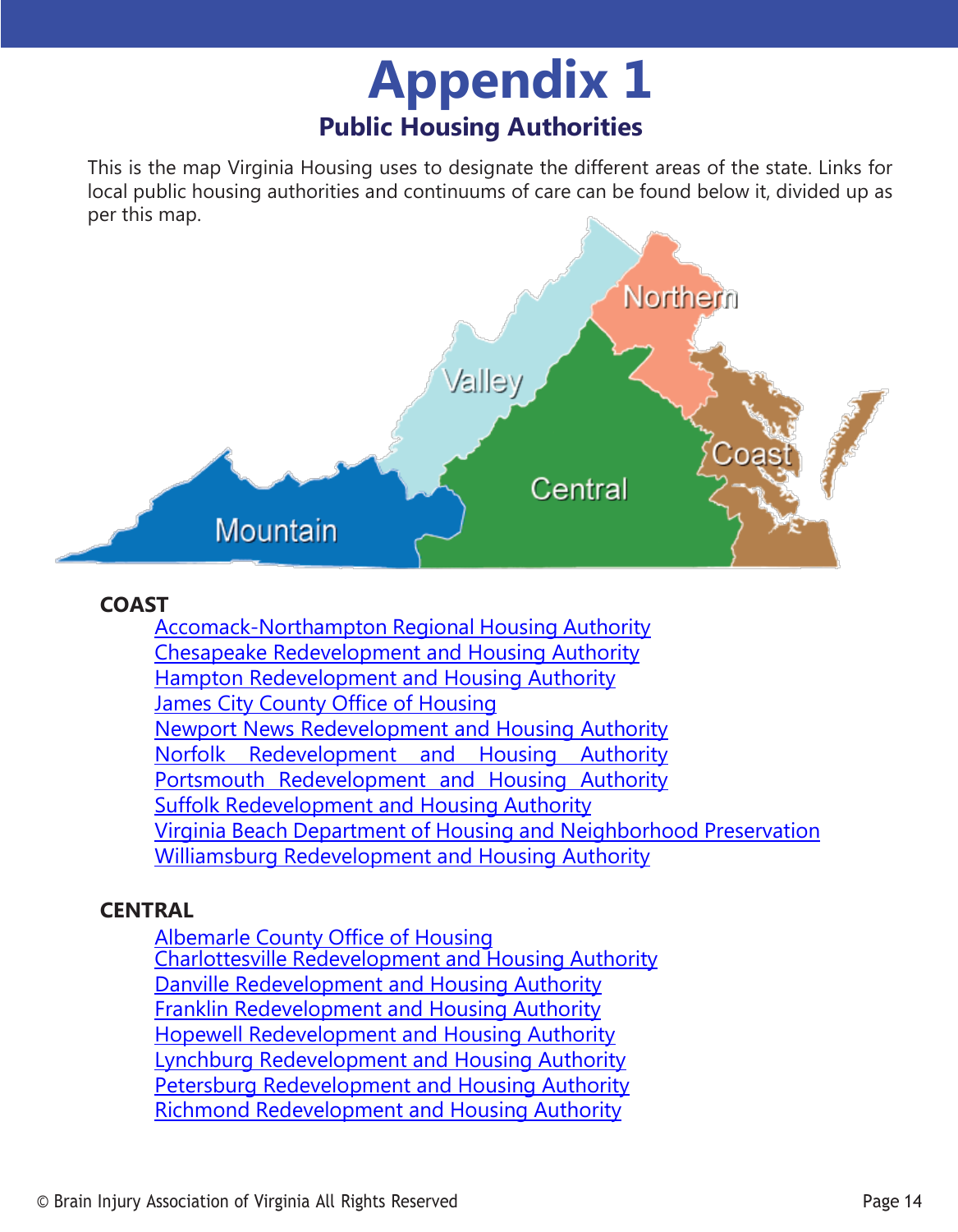#### **NORTHERN**

Fairfax [Redevelopment](https://www.fairfaxcounty.gov/housing/) and Housing Authority

#### **VALLEY**

[Harrisonburg Redevelopment and Housing Authority](https://harrisonburgrha.com/) **[Staunton Redevelopment Housing Authority](http://stauntonrha.org/)** Waynesboro [Redevelopment](http://www.wrha.org/) and Housing Authority

#### **MOUNTAIN**

Abingdon [Redevelopment](http://www.abingdonhousingauthority.com/inicio.html) and Housing Authority Big Stone Gap [Redevelopment and](http://www.bsgha.org/) Housing Authority [Bristol Redevelopment and Housing Authority](http://www.brha.com/) [Cumberland Plateau Regional Housing Authority](http://www.cprha.org/) Marion Redevelopment [Housing Authority](http://marionrha.com/) [Norton Redevelopment and Housing Authority](https://nortonrha.org/) People Inc. of [Southwest](http://www.peopleinc.net/) Virginia [Roanoke Redevelopment and Housing Authority](http://rkehousing.org/) Wise County [Redevelopment](http://www.wcrha.org/) and Housing Authority Wytheville [Redevelopment](http://www.thewrha.com/) and Housing Authority

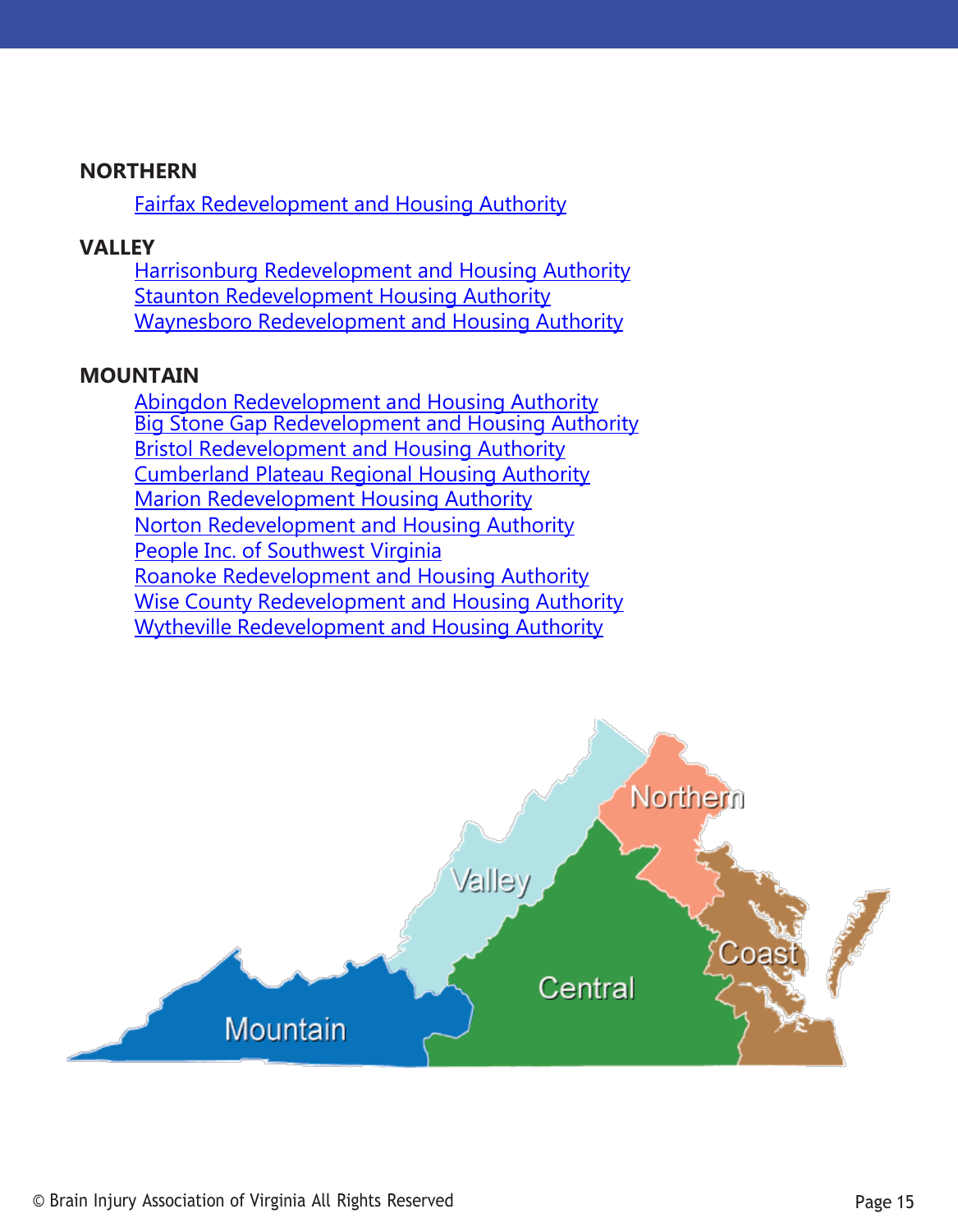## **Appendix 2**

#### **COAST Regional Continuum of Care Agencies**

**Eastern Shore of Virginia Housing [Alliance CoC](http://a-npdc.org/eastern-shore-of-virginia-housing-alliance/virginia-homeless-solutions-program/)**

**BEACH Community Partnership: City of [Virginia Beach](http://www.beach-cp.org/home)**

**Greater Virginia Peninsula [Homelessness](https://www.hamptonroadsendshomelessness.org/gvphc.html) Consortium**

Cities of Hampton, Newport News, Poquoson, & Williamsburg; counties of James City & York

**[Portsmouth Homeless Action Consortium](https://www.hamptonroadsendshomelessness.org/phac.html)**

**[Hampton Roads Ends Homelessness](https://www.hamptonroadsendshomelessness.org/)**

**[Southeastern](https://www.cityofchesapeake.net/government/city-departments/departments/human-services/community-programs/outreach/homelessness/southeastern-virginia-homeless-coalition.htm) Virginia Homeless Coalition**

Cities of Norfolk, Chesapeake, Suffolk, & Franklin

**[Community](https://cpesva.org/) Partners of the Eastern Shore of Virginia**

### **CENTRAL**

#### **[Greater Richmond CoC](http://endhomelessnessrva.org/)**

City of Richmond, and the counties of Charles City, Chesterfield, Goochland, Hanover (including Ashland), Henrico, New Kent, and Powhatan

#### **[Central Virginia CoC](https://centralvirginiacoc.org/)**

City of Lynchburg, and the counties of Amherst, Appomattox, Bedford (including Bedford City), and Campbell

#### **Thomas Jefferson Area Coalition for the [Homeless](https://www.tjach.org/)**

City of Charlottesville and Albemarle, Louisa, Fluvanna, Greene and Nelson Counties.

#### **Crater Area Coalition of [Homelessness](https://cachcoc.org/)**

City of Colonial Heights; counties of Dinwiddie Greensville, Sussex, Surry, and Prince George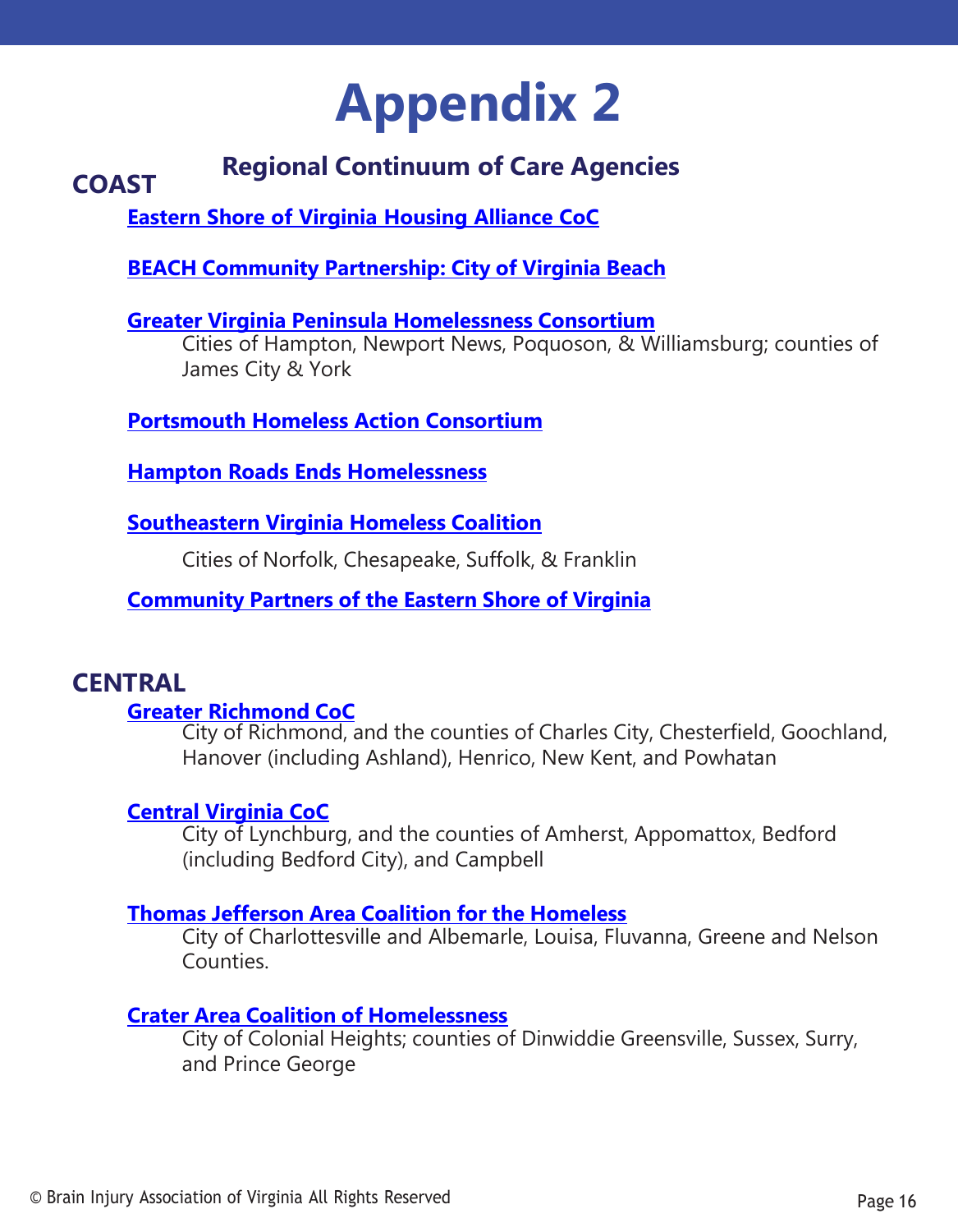#### **West [Piedmont](https://www.westpiedmontcontinuum.com/our-history) Better Housing Coalition**

Cities of Danville and Martinsville; counties of Franklin, Henry, Patrick, and Pittsylvania

#### **Foothills Housing [Network](https://www.foothillshousing.org/)**

Culpeper, Fauquier, Madison, Orange, and Rappahannock Counties

#### **NORTHERN**

#### **Fairfax [County](https://www.fairfaxcounty.gov/homeless/continuum-care) CoC**

#### **[Loudoun County CoC](https://www.loudoun.gov/1788/Continuum-of-Care)**

#### **[Fredericksburg](https://www.fredericksburgcoc.org/) Regional CoC**

City of Fredericksburg and the counties of Caroline, King George, Spotsylvania, and Stafford

#### **[Prince William Area CoC](https://www.pwcva.gov/department/social-services/about-continuum-care)**

#### **Arlington [County CoC](https://publicassistance.arlingtonva.us/actionplan-homelessness/continuum-care/)**

#### **Partnership to [Prevent and End](https://www.alexandriava.gov/dchs/info/default.aspx?id=76061#:%7E:text=The%20Partnership%20to%20Prevent%20and,in%20the%20City%20of%20Alexandria) Homelessness**

Alexandria

## **VALLEY**

Cities of Harrisonburg and Winchester Virginia, and the surrounding counties of Page, Clarke, Shenandoah, Frederick, Warren, and Rockingham

#### **MOUNTAIN**

#### **Blue [Ridge CoC](https://www.endhomelessnessblueridge.org/)**

Cities and counties of Alleghany, Botetourt, Covington, Salem, Roanoke, and Craig

#### **[Roanoke CoC](https://www.roanokeva.gov/342/Continuum-of-Care)**

City of Roanoke

#### **[Lenowisco CoC](https://www.family-crisis.com/)**

Norton City and the counties of Buchanan, Dickenson, Lee, Russell, Scott, and Wise